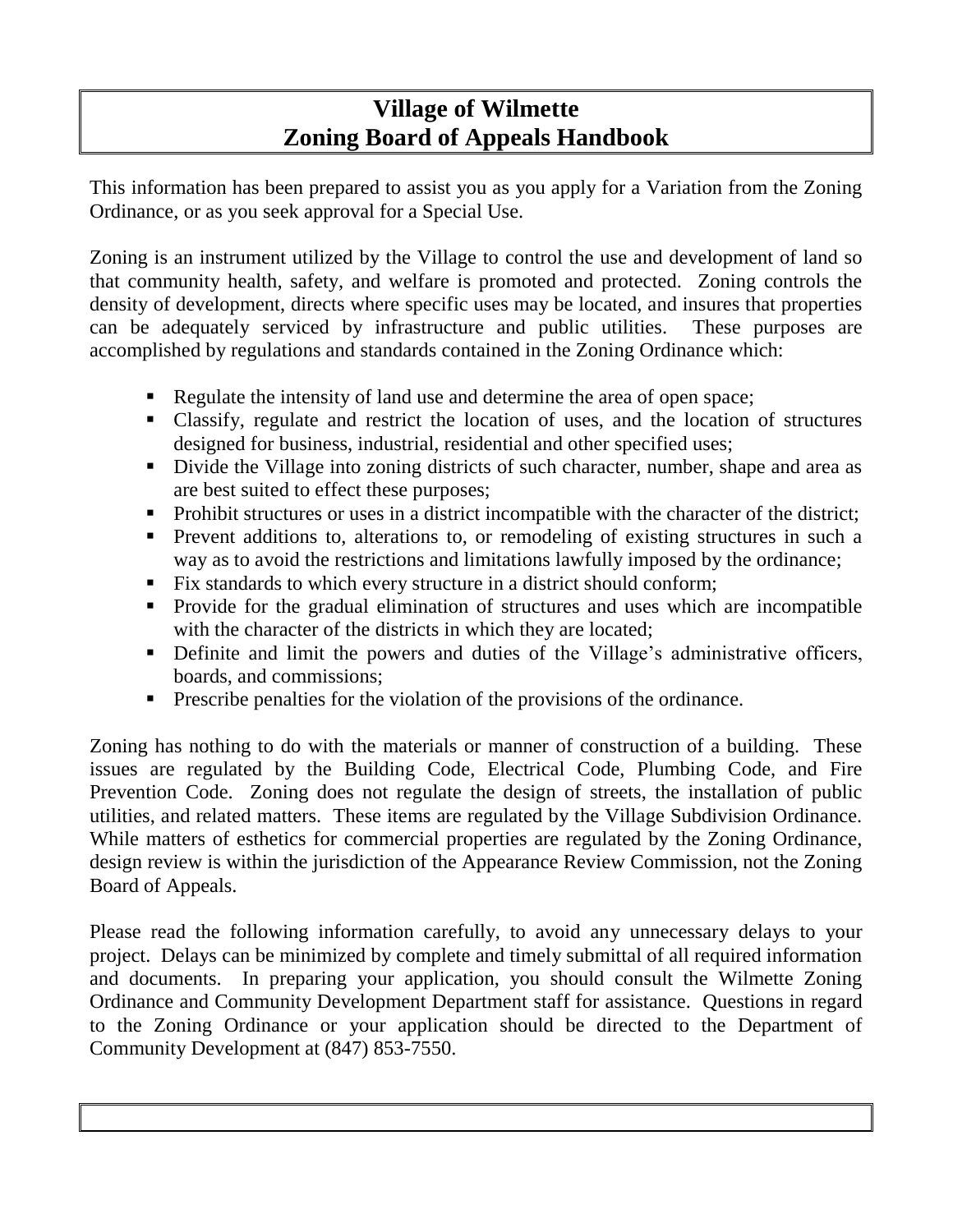#### *General Provisions*

The first Wilmette Zoning Ordinance was adopted in 1922. Over the years it has been amended to its present form. It contains thirteen zoning districts in four general categories:

| <b>Residential</b>                      | <b>Commercial</b>                |
|-----------------------------------------|----------------------------------|
| R, Single Family Detached Residence     | NR, Neighborhood Retail Business |
| R1, Single Family Detached Residence    | VC, Village Center Business      |
| R <sub>2</sub> , Townhouse Residence    | GC1, General Commercial Business |
| R <sub>3</sub> , Multi-Family Residence | GC2, General Commercial Business |
| R <sub>4</sub> , Multi-Family Residence |                                  |
|                                         |                                  |

**Planned Commercial Districts Office** PCD1, Planned Commercial Development Business (Edens Plaza) OR, Office-Research PCD2, Planned Commercial Development Business (Plaza del Lago) PCD3, Planned Commercial Development Business (West Lake Plaza)

Within each district the Ordinance establishes Permitted Uses and Special Uses and sets limits to their intensity. *Permitted Uses* are those that may be located within a district as a matter of right. Single family detached dwellings, for example, are classified as a Permitted Use within four of the five residential zoning districts. Some uses may be appropriate within a given district, but may warrant special consideration so as not to adversely impact the use and enjoyment of neighboring property. These uses are classified as *Special Uses*. For example, lighted tennis courts are Special Uses within the residential districts.

In addition to the establishment of uses, the Zoning Ordinance regulates other matters including the "bulk" of improvements permitted on a particular lot. Bulk is a term which incorporates the following regulations: amount of lot area per dwelling unit; lot area and width; building height; building setback; open spaces (yards); lot coverage (maximum footprint); and floor area (maximum building size). The Ordinance also regulates parking requirements, non-conforming structures, accessory structures and temporary uses.

#### *Variations and Special Uses*

In some cases, a strict application of the Zoning Ordinance creates practical difficulties or particular hardship for a property owner. In such cases the property owner may seek a variance from the provisions of the Ordinance. Variations are not granted merely to remove *inconveniences* that the Ordinance imposes on a particular property owner. Examples of variation requests include: a variation from the fence regulations to allow the height to exceed the maximum, a variation to the building setback requirements to allow an addition to be closer to the lot line, and a variation to the offstreet parking requirements for a business.

Certain uses, because of their unique characteristics, cannot be property classified in any particular district without consideration as to the impact on neighboring land and/or the public need. Such cases are classified as Special Uses. Prior to their establishment, a Special Use must be obtained, which may include conditions to ensure that the use is appropriate at a particular location.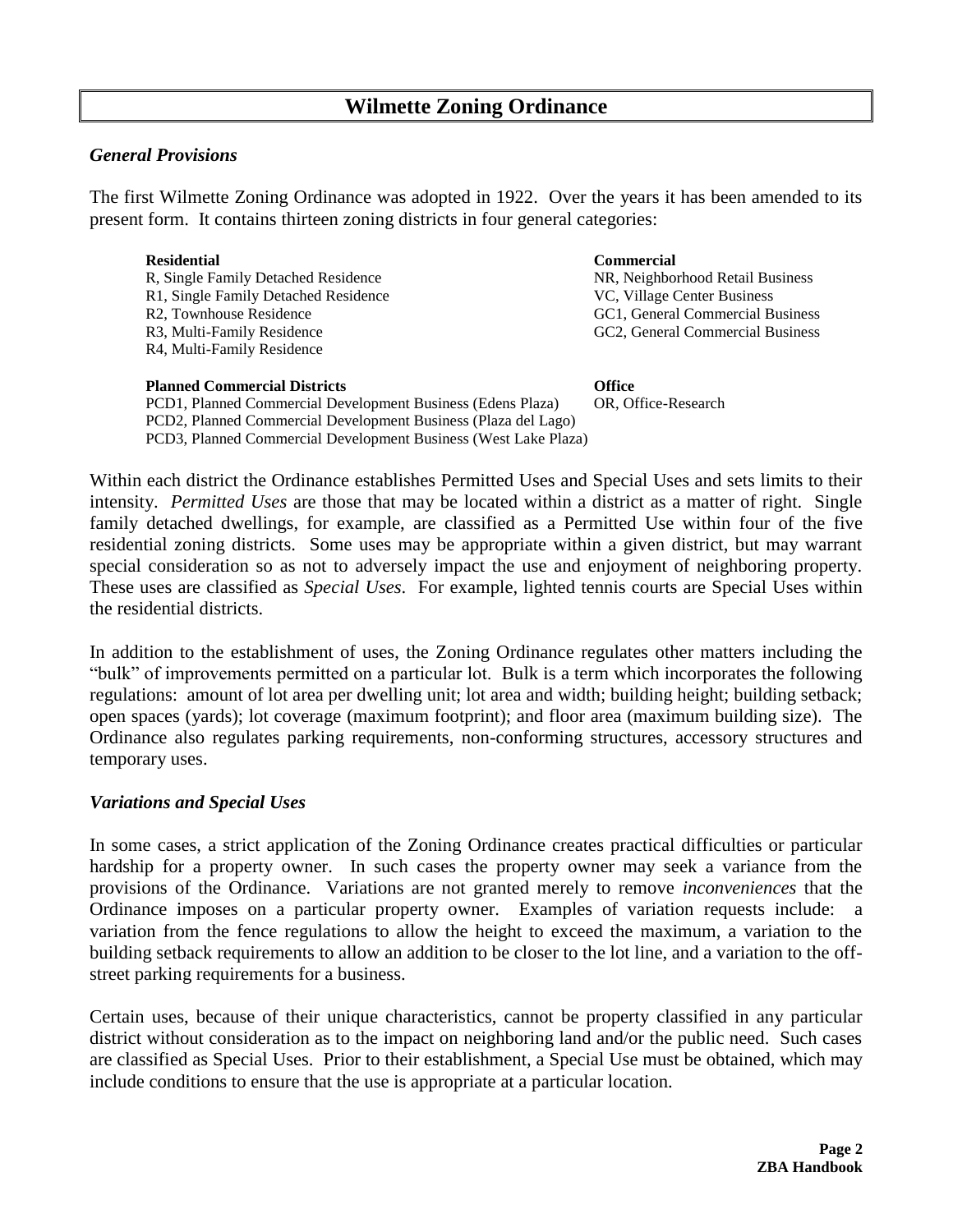## **Zoning Board of Appeals Hearing Timeline and Requirements**

## **Q** PREAPPLICATION MEETING

Although this step is optional, it is highly recommended that you schedule a meeting with the Department of Community Development to discuss your proposal and familiarize yourself with Village requirements and procedures.

## **APPLICATION SUBMISSION**

The following items must be submitted to the Department. Upon receipt of all required submittals, a public hearing will be scheduled.

- 1. Application. An application form is attached to the end of this booklet.
- 2. Filing Fee. Please consult the department fee schedule.
- 3. Evidence of Ownership. Suitable evidence of title, such as a copy of your deed, title insurance policy, or real estate tax bill. If you are not the owner, a copy of the contract to purchase and a letter of authorization from the owner is required.
- 4. Plans. The following plans, which for the purposes of reproduction should be on sheets no larger 11" x 17":
	- $\Box$  A site plan drawn to accurate scale showing lot dimensions, existing and proposed structures, existing and proposed setbacks, distances to structures on adjoining lots, and indicating north.
	- $\Box$  Floor plan(s) drawn to accurate scale with all dimensions indicated.
	- $\Box$  Elevations drawn to accurate scale with all dimensions indicated.

*Note: All drawings will be reduced to an 8.5" x 11" format for the report and should be legible at that size.*

- 5. Plat of Survey. This item must include the following information:
	- □ Name, signature and seal of the Registered Land Surveyor who prepared the Plat.
	- $\Box$  Legal description of the site.
	- $\Box$  Boundary lines, dimensions, lot numbers and area of the site.
	- $\Box$  Location and dimensions of all existing structures, parking lots and drives, sidewalks and other freestanding structural features.
	- $\Box$  Name and location of all immediately adjacent streets and right-of-ways.
	- $\Box$  Location and dimensions of all building setbacks.
	- $\Box$  Location and dimensions of all existing easements including a statement of their general purpose.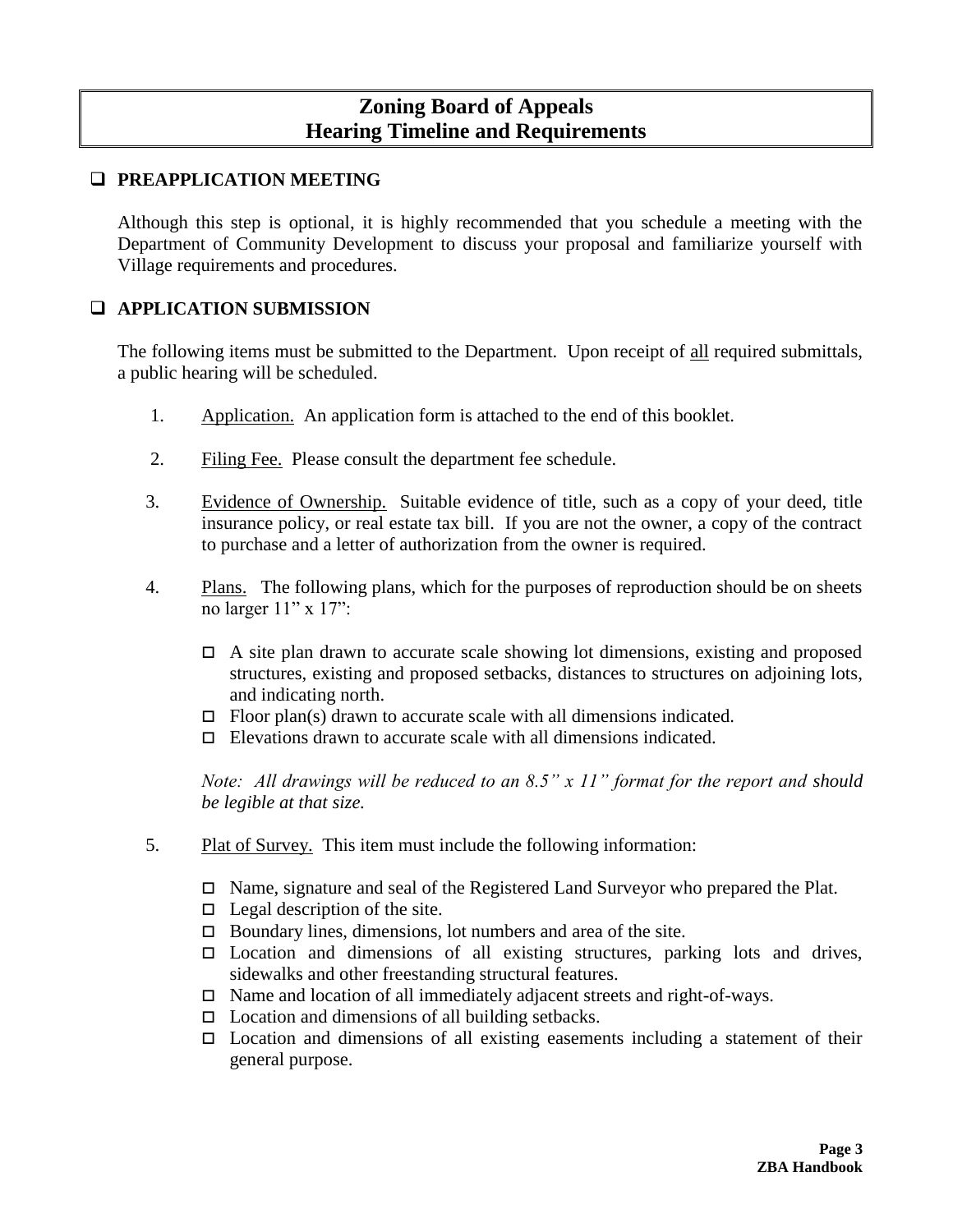- 6. Letter to the Zoning Board of Appeals. The letter should contain a brief description of the request and state how the request conforms to the standards of the Zoning Ordinance (please see the examples on pages 7-11 of this packet.)
- 7. Lot Coverage and Total Floor Area Worksheets. The lot coverage and total floor area worksheets must be submitted with most residential variation requests where exterior modifications are being made. The worksheets are available from the Community Development Department and on the website.
- 8. Traffic Study. For commercial and multi-family projects, including townhouse developments, the applicant should submit a traffic study for Village review. The Village will have the traffic study reviewed by the Village's consultant at the applicant's expense. The standards for traffic studies are shown on page 12.

## **NOTICE OF HEARING**

Upon completion of the application, the Department of Community Development will assign a date for public hearing before the Zoning Board. Public notice of the hearing is required and will be given in the following manners:

- 1. Publication Notice. The Department will place a legal notice in a publication of general circulation in Wilmette (currently the Wilmette Life). The notice shall be placed not less than 15 days nor more than 30 days in advance of the hearing date and must state the nature of the hearing, the address of the property, the name of the applicant, and the date, time and place of the hearing.
- 2. Property Site Notice. The Department will post a notice on the property not less than 15 days nor more than 30 days prior to the hearing. The notice will state the nature of the case, the case number, and the date, time and place of the hearing.
- 3. Personal Notice. The applicant is responsible for delivering or mailing notice of the hearing, as follows:
	- **Persons to be Notified.** You are required to provide personal notice to the person to whom the current real estate tax bills are sent for any property that has a part that lies within a 250 foot radius of the property lines of the lot for which an application has been filed. You are also required to notify the occupants of all of these same properties.

The Department will furnish you a Sidwell Tax Map showing all properties within 250 feet that are to receive notice of the hearing, as well as a list of the relevant property index numbers (P.I.N.). You may obtain the names and addresses of the property owners from the Cook County Treasurer's office web site at [www.cookcountytreasurer.com.](http://www.cookcountytreasurer.com/) Once on the web site, you can search under Payment Status by PIN number.

 Notice Documents. The Department will provide you sufficient copies of the two documents which are to be distributed: the personal notice of the hearing, and the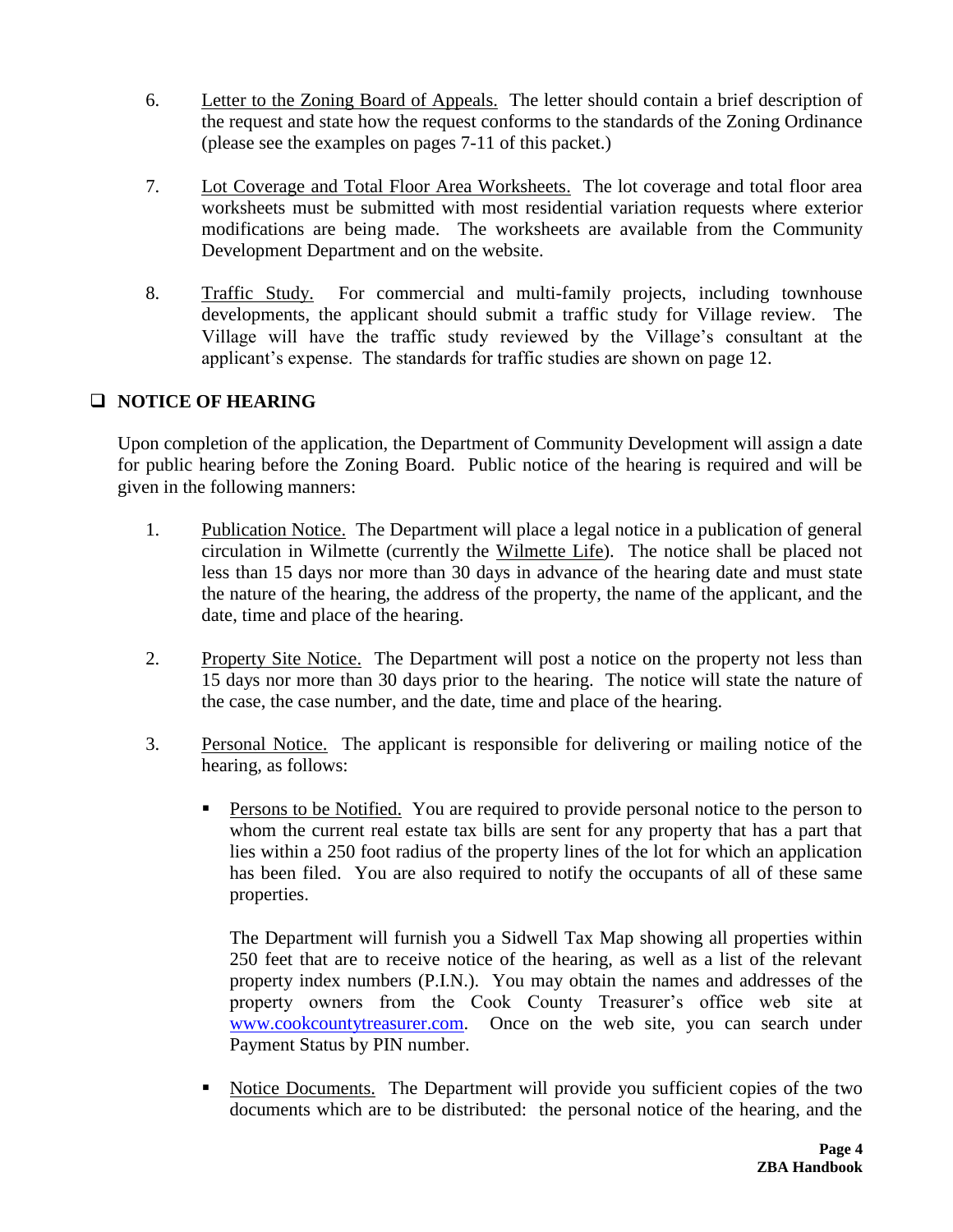Statement of Policy of the Wilmette Board of Trustees with respect to hearings on variations and special uses (Resolution 75-R-55).

 Method of Notification. Personal notice is to be given by hand delivery or by certified or registered mail.

*Notices which are hand delivered* shall be handed to:

- the person entitled to notice or a member of the person's immediate family over the age of thirteen
- to any officer or registered agent, in the case of a corporation
- to any general partner, in the case of a general partnership.

*Notices that are sent by mail* shall be sent by first class mail, properly addressed with postage prepaid.

*Notices mailed to occupants, not owners,* may be sent by first class mail addressed simply to "occupant" at the appropriate address. Notices sent by mail in this manner shall be deemed to have been delivered at the time when they are deposited in the U.S. Mail.

- Time for Notification. All such notices shall be delivered or mailed not more than 30 days nor less than 15 days in advance of the date of the hearing.
- Evidence of Notification. The Department will provide you with an Affidavit of compliance for completion. This affidavit is your sworn statement of the complete list of names and last known addresses of the persons entitled to notice served, and the method of service. Such affidavit shall be notarized and returned to the Department at least seven days before the hearing.

## **STAFF REPORT**

Approximately one week prior to the hearing, the Department will prepare a written report summarizing the facts of the case and including all relevant documents. The report is mailed to you and to the members of the Zoning Board of Appeals several days prior to the hearing.

## **WHAT TO EXPECT AT THE HEARING**

#### **Powers of the Zoning Board of Appeals & The Board of Trustees**

The Zoning Ordinance creates a Zoning Board of Appeals (ZBA) to hear all applications for appeals from initial determinations by the Department of Community Development. After the hearing, the ZBA will make a recommendation to the Village Board on your applications for a variation and/or a special use. The Trustees vote on the ZBA's recommendation at a subsequent Village board meeting. When the Trustees hold their vote, they will not conduct a further hearing, and will not consider evidence that was not first submitted to the ZBA unless they specifically vote to do so. Therefore, all relevant evidence and testimony should first be presented to the ZBA at the public hearing.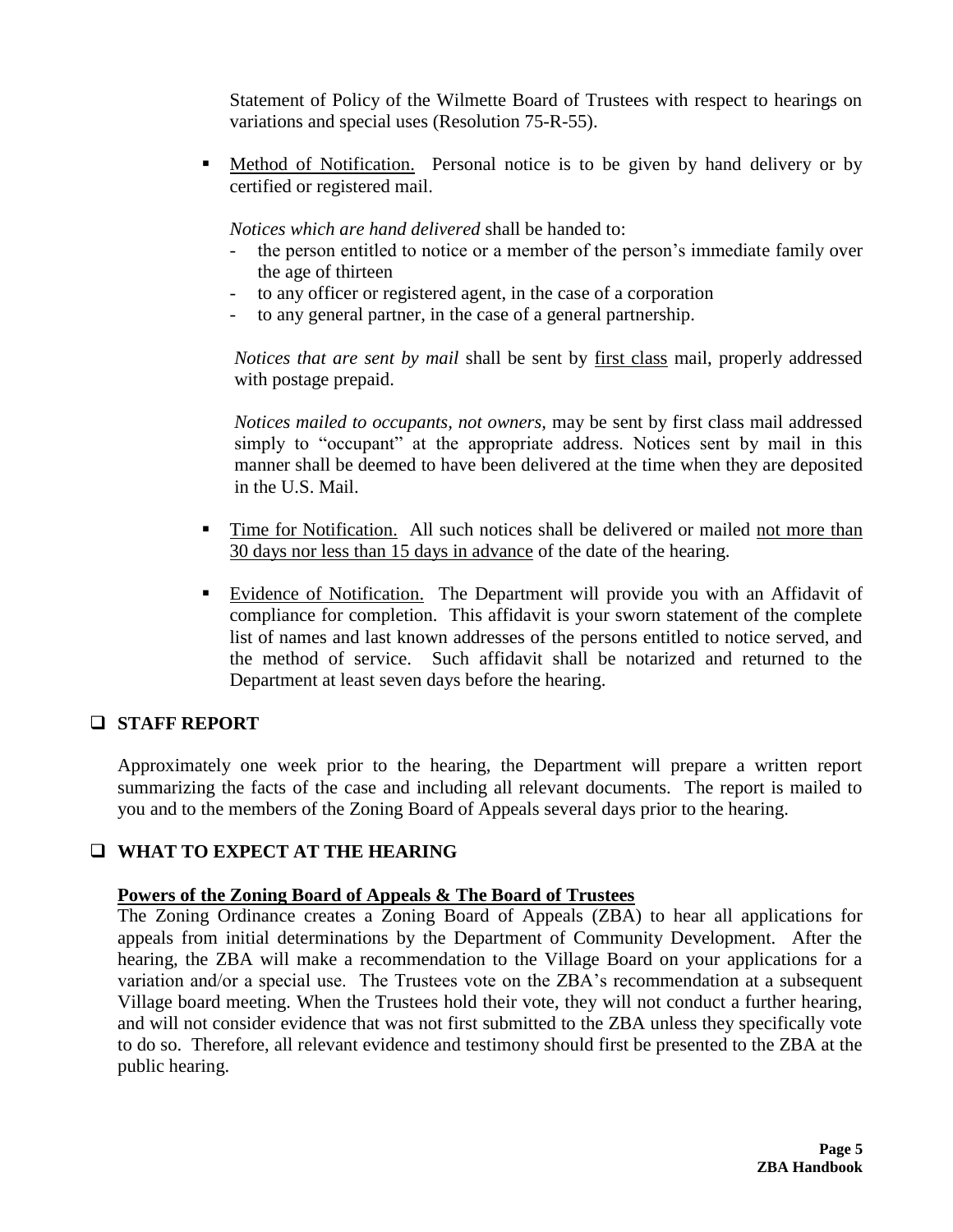#### **ZBA Membership and Meeting Dates**

The Zoning Board consists of seven members who are residents of the Village. Each is appointed by the Village President and confirmed by the Board of Trustees. The Zoning Board of Appeals generally meets on the first and third Wednesday of each month at 7:30 p.m. Their hearing schedule can vary based upon the number of pending applications.

#### **The Hearing Environment**

The Chairperson and members of the Zoning Board of Appeals conduct the hearing broadcast live over Wilmette's community cable channel (Channel 6) and streamed live on the Village's website at www.wilmette.com. Meetings are also rebroadcast on Channel 6 and are available to be viewed anytime from the website. To familiarize themselves with the hearing procedure, applicants may find it helpful to attend a hearing prior to their scheduled meeting date or to watch a meeting on television or the Internet. Anyone who wishes to present evidence to the Zoning Board is sworn in.

#### **What You Should Be Prepared for at the Hearing**

The Zoning Board's recommendation that the Trustees grant a variation or special use must be based on evidence that the relevant Zoning Ordinance standards (pages 7-12 of this booklet) have been met. Therefore, it is up to you to present that evidence. Generally, you should begin by briefly stating your request, and then providing information to show how the standards are met for your particular circumstances.

You may elect, but are not required, to bring expert witnesses such as your architect, contractor or traffic engineer to the hearing. You are not required to be represented by an attorney. If you are seeking a variation or special use because of particular engineering or design feature, you should consult the Department of Community Development as to the desirability of having a professional available to present relevant explanations at the hearing. If you are requesting a parking variation, it is strongly recommended that a traffic and parking study by a traffic engineer be submitted to the department for inclusion with the report prior to the hearing date. Not having the necessary documents available or experts present may result in your request being continued to a later date.

If you believe that full compliance with the Zoning Ordinance will result in significant additional costs to you of a magnitude that such compliance would result in a hardship, then you should bring this factor to the attention of the Zoning Board of Appeals. You should be prepared to present an estimate from your builder, architect or another qualified party as to the additional initial costs of construction directly attributable to compliance and/or the additional maintenance costs directly attributable to compliance with the Zoning Ordinance. You can present this evidence by way of testimony at the hearing.

Members of the ZBA will wish to question you and your witnesses. After you have presented your reasons for the variation or special use, other parties will be given an opportunity to address the ZBA upon receiving proper recognition from the Chairman.

The meeting room has the capability to present materials electronically to the Board. Applicants wishing to present materials electronically (such as a PowerPoint presentation) should contact the Village staff as soon as possible to ensure this aspect of the case proceeds smoothly. If you wish to show drawings or photographs, it is requested that presentation boards not be used. Instead, please plan to bring graphics no larger than 11" x 17" in size for use with the overhead projector.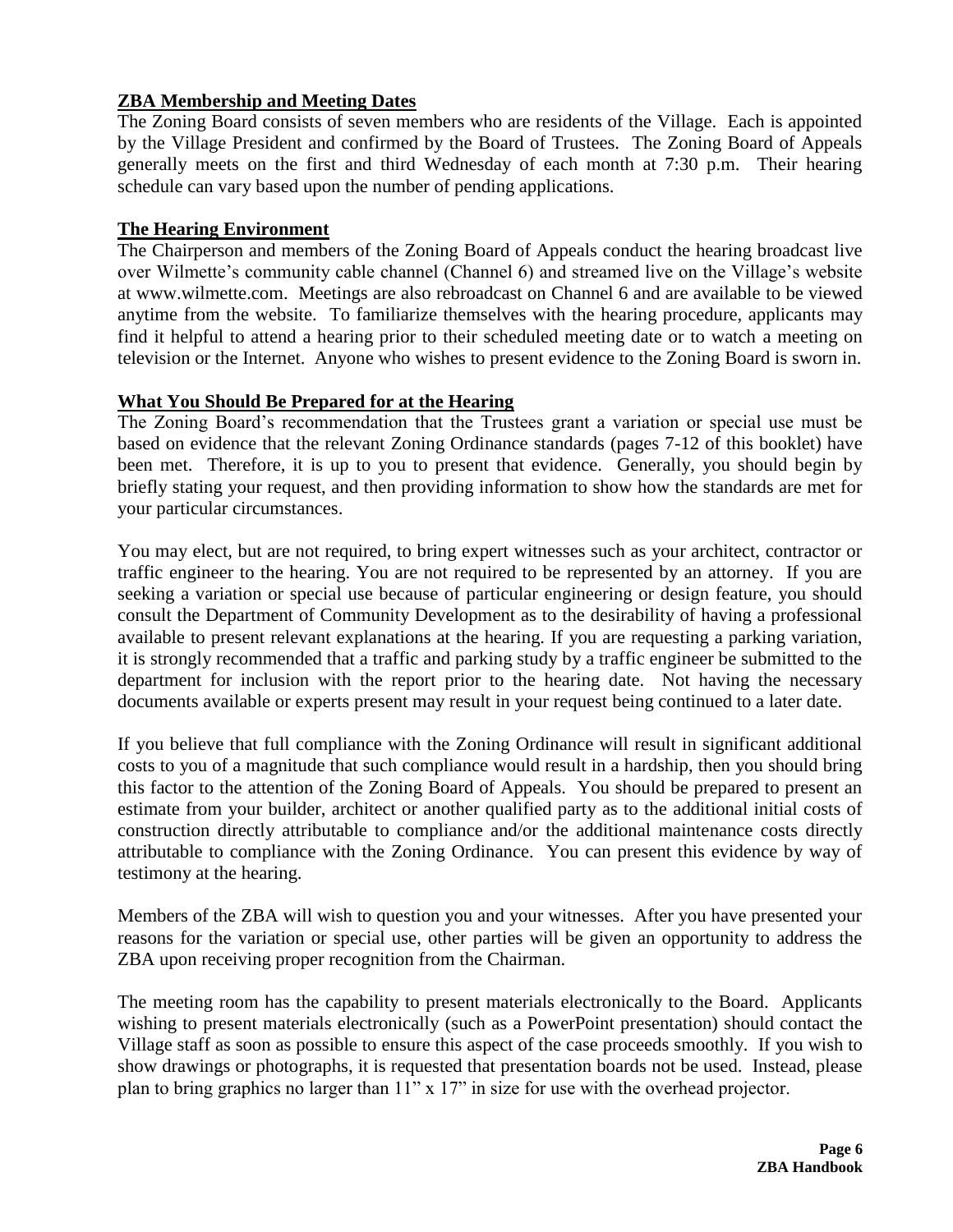#### **The Zoning Board can take one of three actions on a case:**

- Vote to recommend granting your request, or
- Vote to recommend denying your request, or
- Vote to continue the case in the event that the Board requires, or you wish to present, additional information. If you wish to ask for a continuation, you must ask for it prior to the members voting on your request.

A positive recommendation to grant your request requires the concurring vote of at least four of the seven members of the Zoning Board. The vote to grant or deny your request is an advisory recommendation to the Village Board of Trustees, which makes the final decision. The recommendation is based on the standards for variations and special uses set forth in Sections 20- 4.4.5 (variations), 20-4.3.6 (special uses) and 20-6.4.3 (fence variations) of the Zoning Ordinance.

## **STANDARDS OF REVIEW**

In order for a variation or a special use to be granted the standards below must be met. An example of a typical reply to each standard of review has been provided to assist you in preparing your letter to the Zoning Board of Appeals. Each petitioner will have to provide a specific explanation of how their particular variation(s) or special use meets these standards. Please note that the specifics of your case may be different from the examples given.

#### **Section 20-4.4.5. Standards of review for variations**

- (a) A variation shall be granted only where the evidence presented in the particular case shows:
	- **1. The particular physical conditions, shape, or surroundings of the property would impose upon the owner a practical difficulty or particular hardship, as opposed to a mere inconvenience, if the requirements of the Zoning Ordinance were strictly enforced; and**

Example: The topography of the subject property and a stand of mature oak trees will not permit an addition in a conforming location.

**2. The plight of the property owner was not created by the owner and is due to unique circumstances; and**

Example: The location of the house on the lot too close to the lot line was not the result of the current owner's actions because the house was built by a previous owner in 1928, prior to the passage of the current zoning ordinance.

## **3. The difficulty or hardship is peculiar to the property in question and is not generally shared by other properties classified in the same zoning district and/or used for the same purposes; and**

Example: The subject site is the only property in the immediate area that has such varying topography.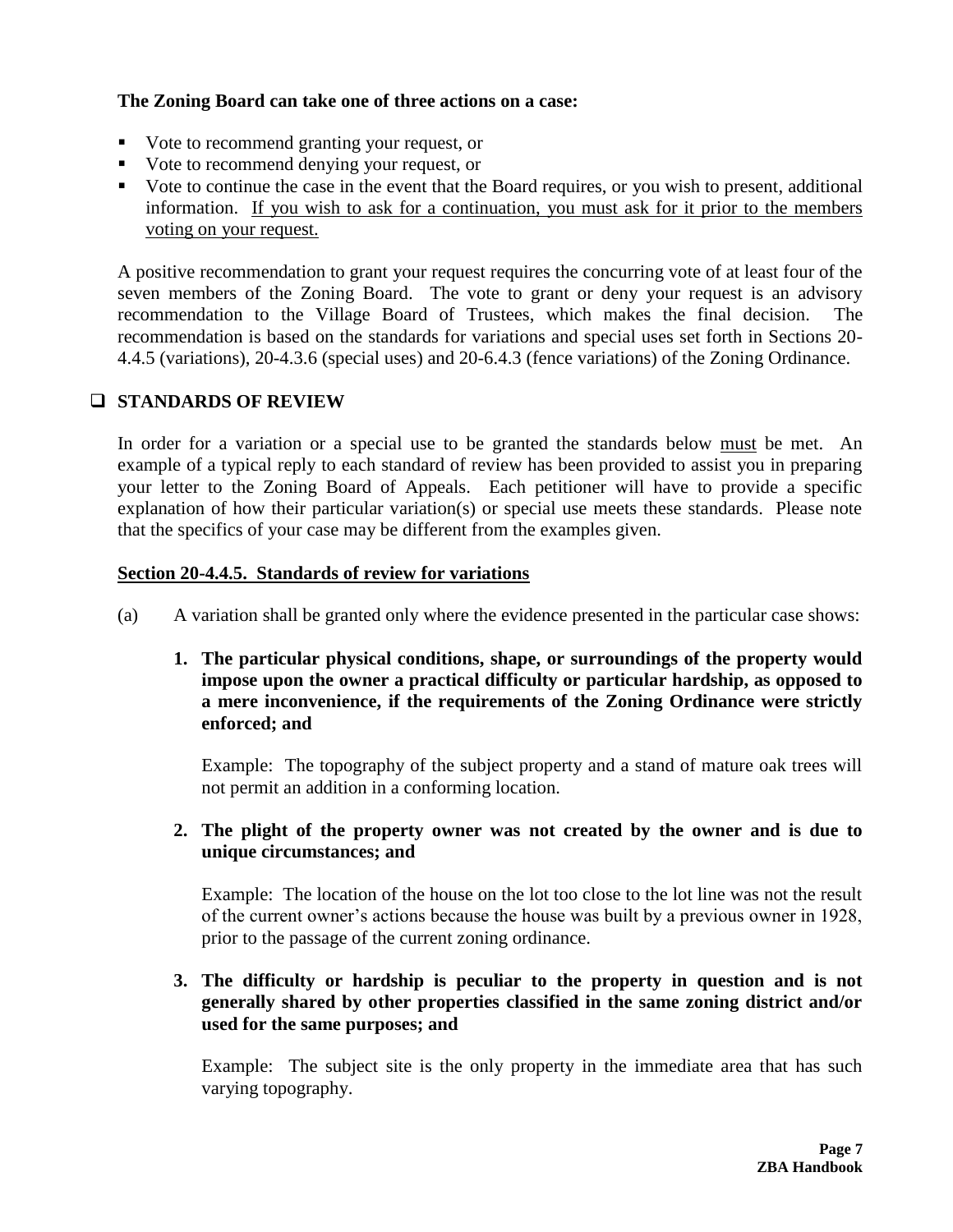**4. The difficulty or hardship resulting from the application of the Zoning Ordinance would prevent the owner from making a reasonable use of the property; however, the fact the property could be utilized more profitably with the variation than without the variation shall not be considered as grounds for granting the variation;**

Example: If the variation is not granted and the petitioners have to construct their second floor addition with a 4 inch off-set, construction costs will increase by 10% and the petitioners will have to incur an increase in future maintenance costs.

**5. The proposed variation will not impair an adequate supply of light and air to adjacent properties or otherwise injure other property or its use, will not substantially increase the danger of fire or otherwise endanger the public health, safety and welfare, and will not substantially diminish or impair property values within the neighborhood; and**

Example: Since the petitioner's side yard abuts the rear yard of the property to the south, the distance between the petitioner's addition and the closest house is approximately 70 feet. The distance between structures will prevent the addition from being injurious to adjacent properties.

#### **6. The variation, if granted, will not alter the essential character of the neighborhood and will be consistent with the goals, objectives and policies set forth in the Comprehensive Plan.**

Example: The deep eaves on the petitioner's Craftsman-style bungalow encroach within three feet of the property line, yet are consistent with the other homes on narrow lots in the neighborhood. Allowing the eaves on the rear addition to maintain the same eave projection would maintain the character of the existing neighborhood.

(b) Where an application for a variation is filed by the Village itself, or by a public school district, public library district, or public park district governed by a board or commission elected by the residents of the Village, the standards set forth in (a) above shall be modified in accordance with Section 4.10.4 of the Zoning Ordinance.

#### **Section 20-6.4.3. Standards of review for fence variations**

- (g) Where an application for a variation involves the erection or restoration of a fence, the Zoning Board of Appeals and the Board of Trustees, in addition to the standards in Section 4.4.5(a) of the Zoning Ordinance, shall consider the following factors;
	- **1. The type of street to which the fence will be oriented (e.g., major, collector, or residential), and the volume and speed of traffic regularly using such street; and**

Example: The rear yard of the subject property abuts Lake Avenue near Hibbard Road.

**2. The extent to which fences of the same type sought by the applicant already exist in the immediate area and have been granted variations; and**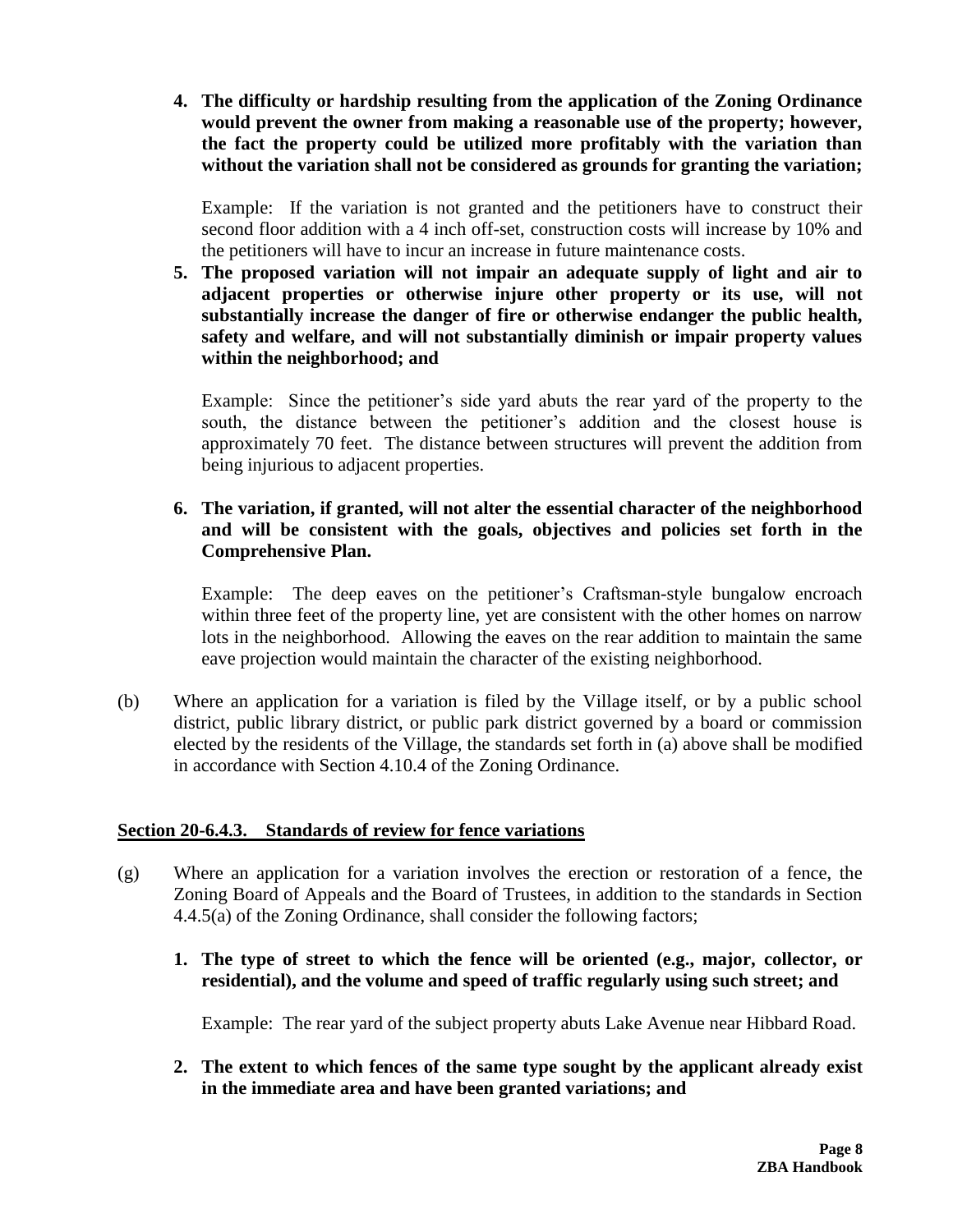Example: Seven out of eight properties that abut Lake Avenue in the immediate area have similar fences.

#### **3. The orientation and proximity of neighboring dwelling units and other structures to the proposed fence; and**

Example: Since the fence will be located along the rear of the property it will not be in close proximity any dwelling units or structures.

**4. The extent to which the proposed fence will utilize landscaping to minimize the visual impact of the fence; and**

Example: The proposed fence will be landscaped with non-deciduous landscaping that will help shield the fence from view of the street and sidewalk.

## **5. The size of the zoning lots in the neighborhood, such that the larger the lots and the greater the open space thereon, the less impact the fence can be expected to have on neighboring properties; and**

Example: Since the proposed lot is very deep, the proposed fence will not impact any adjacent dwelling units or the use of neighboring yards.

**6. The extent to which a fence of the same type sought by the applicant is for the replacement or repair of a previously or presently existing fence or portion thereof; and**

Example: The proposed fence will replace one of the same size and type.

**7. The length of time that a non-conforming fence has existed on the property prior to the application; and**

Example: The original fence has existed on the subject lot since 1955.

**8. Whether a fence permit was issued at the time the fence was constructed and if the fence being replaced was required to obtain such a permit.**

Example: No permit was required when the fence was constructed in 1955.

However, no one of these factors shall be conclusive in determining whether a practical difficulty or unnecessary hardship exists.

#### **Section 20-4.3.6. Standards of review for special uses**

- (a) All proposed special uses shall meet the following standards:
	- **1. The proposed use will be consistent with the goals and policies of the Comprehensive Plan; and**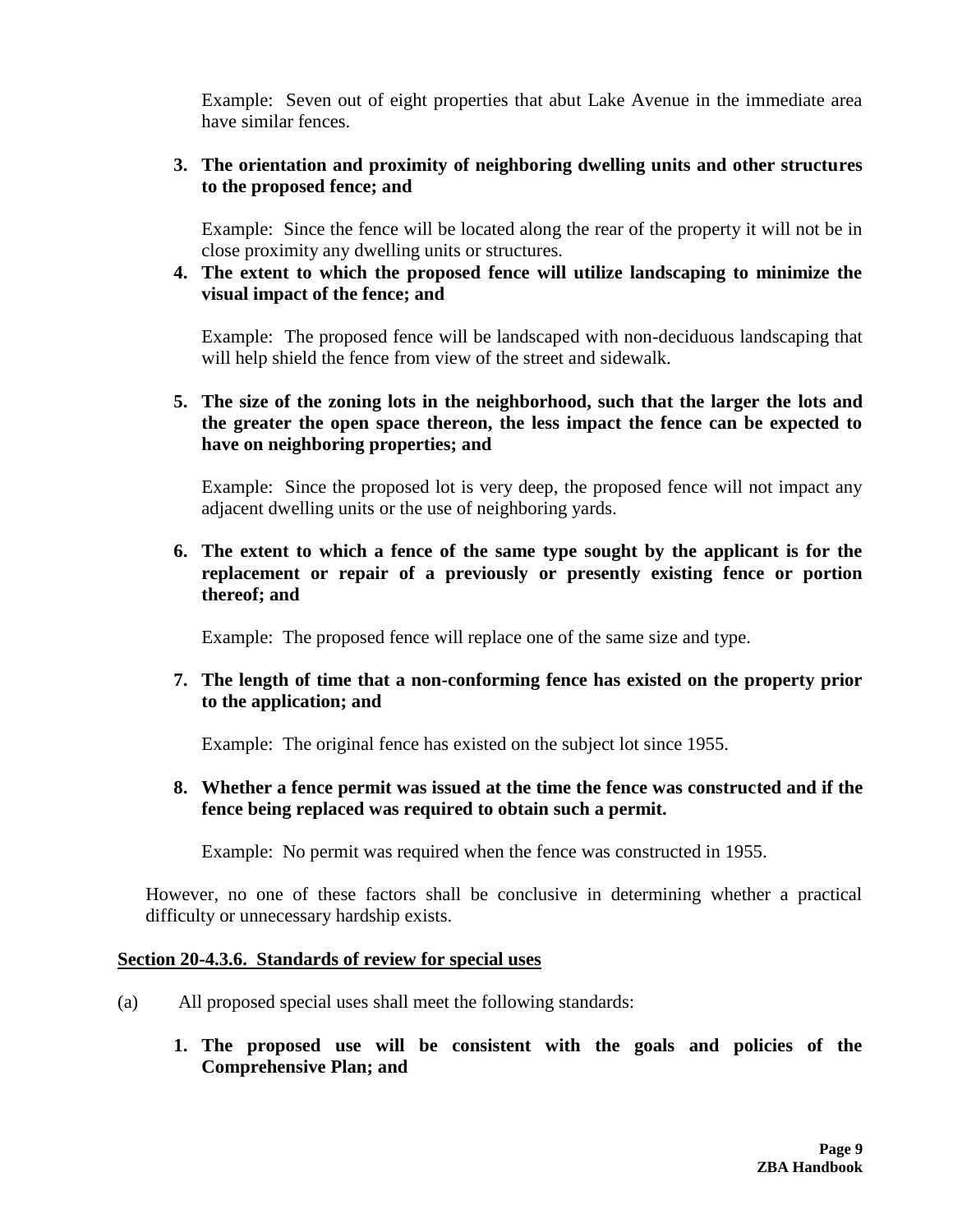Example: The proposed Special Use for outdoor seating will increase foot traffic into the downtown which will help act as a catalyst for additional activity, which the Comprehensive Plan calls for.

## **2. The establishment, maintenance, or operation of the proposed use will not be Detrimental to or endanger the public health, safety, comfort or general welfare; and**

Example: Since adequate parking is provided on-site the proposed use will not be detrimental to or endanger the public health, safety, comfort, or general welfare.

#### **3. The proposed use will not be injurious to the use or enjoyment of other property in the neighborhood for the purposes permitted in the district; and**

Example: Since the proposed Special Use is commercial in nature and the shopping center it is proposed to occupy is surrounded by commercially zoned property, it will not be injurious to the use or enjoyment of other properties in the neighborhood.

#### **4. The establishment of the special use will not impede the normal and orderly development and improvement of surrounding properties for uses permitted in the zoning district; and**

Example: All surrounding properties are already fully developed.

## **5. The proposed use will not substantially diminish property values in the neighborhood; and**

Example: Since the proposed Special Use is commercial in nature, will be occupying commercially zoned property and will not be adjacent to any residentially zoned property, the property values in the neighborhood will not be diminished.

#### **6. Adequate utilities, road access, drainage, and other necessary facilities already exist or will be provided to serve the proposed use; and**

Example: The proposed Special Use will be occupying space in an existing shopping center that already has adequate utilities, drainage and road access.

#### **7. Adequate measures already exist or will be taken to provide ingress and egress to the proposed use in a manner that minimizes traffic congestion in the public streets; and**

Example: Since the proposed Special Use will be occupying space in an existing shopping center that already has good ingress and egress, no improvements are needed.

## **8. The proposed use will be consistent with the community character of the neighborhood of the parcel proposed for development; and**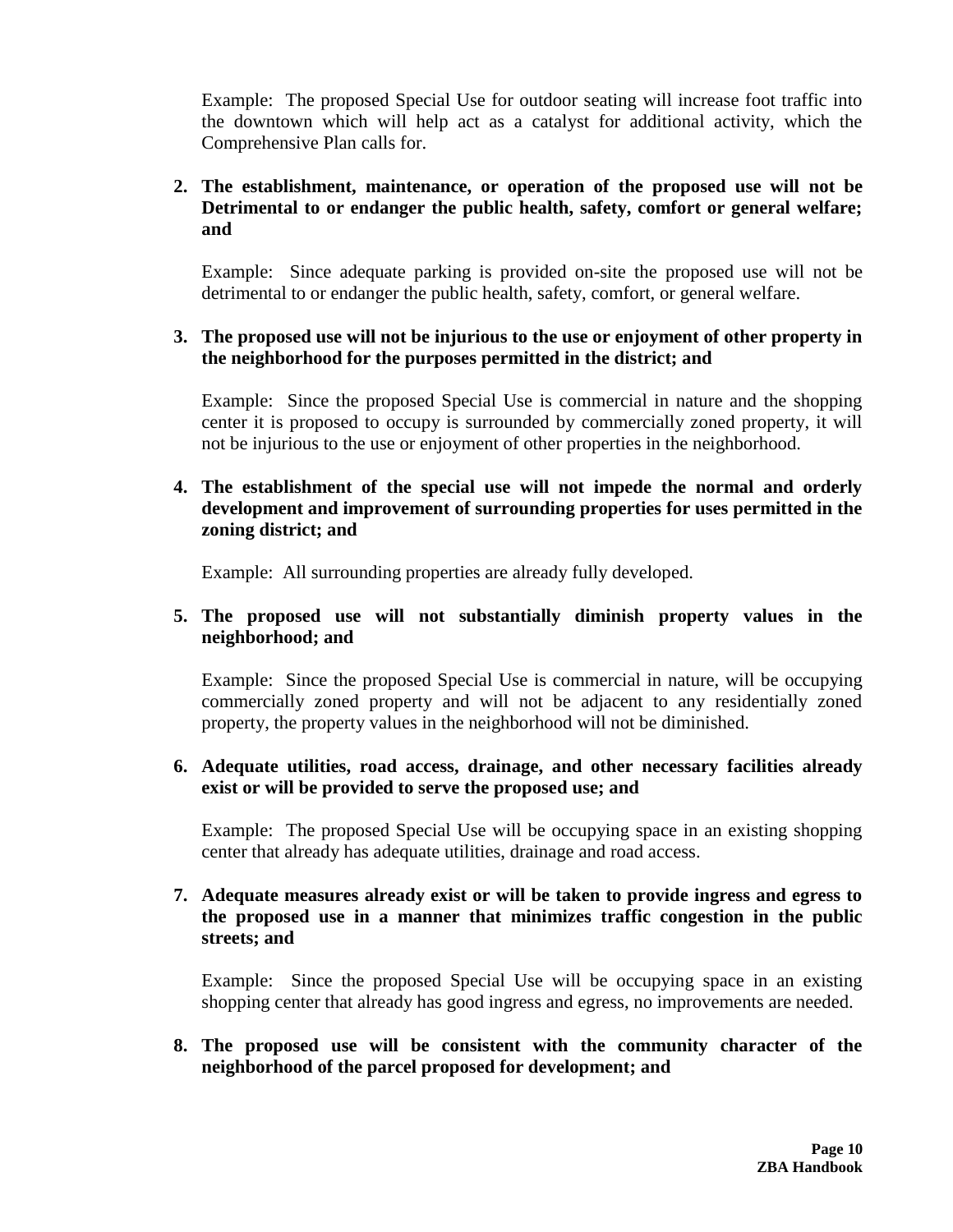Example: The proposed use will fit in with the commercial nature of the neighborhood and will provide a service needed by residents in that area of the community.

## **9. Development of the proposed use will not substantially adversely affect a known archaeological, historical, or cultural resource located on or off of the parcel proposed for development; and**

Example: Since the proposed Special Use will be occupying already constructed space, no disturbance will occur to vacant property. There are no designated landmarks on the site or in the vicinity.

## **10. The applicant has made adequate legal provision to guarantee the provision and development of any buffers, landscaping, public open space and other improvements associated with the proposed use; and**

Example: The necessary buffers have already been provided by the shopping center.

## **11. The proposed use will meet any and all additional standards specified in Article 5 of the Zoning Ordinance for such a use, where listed in Article 5 as an allowable special use in the zoning district.**

Example: The proposed use meets the additional standards for daily litter cleanup and posting of signs prohibiting consumption of food in parked cars.

(b) Where an application for a special use is filed by the village itself, or by a public school district, public library district, or public park district governed by a board or commission elected by the residents of the Village, the standards set forth in (a) above shall be modified in accordance with Section 4.10.3 of this Chapter.

## **THE VILLAGE BOARD OF TRUSTEES**

The Village Board of Trustees approves or denies the recommendation of the Zoning Board of Appeals, and their decision is final, however, the Village Board cannot act until after the petitioner's hearing before the Zoning Board of Appeals. Applicants and other interested parties are welcome to address the Village Board at their meeting to consider the ZBA's recommendations. While the Village Board relies on the Zoning Board hearing for all evidence on the application, it cannot accept any new information. The Village Board meets on the second and fourth Tuesday of each month at 7:30 p.m.

## **THE VILLAGE BOARD**

The Village Board may take one of three actions on a petition:

- Vote to grant your request, or
- Vote to deny your request, or
- Vote to refer the case back to the Zoning Board for further consideration.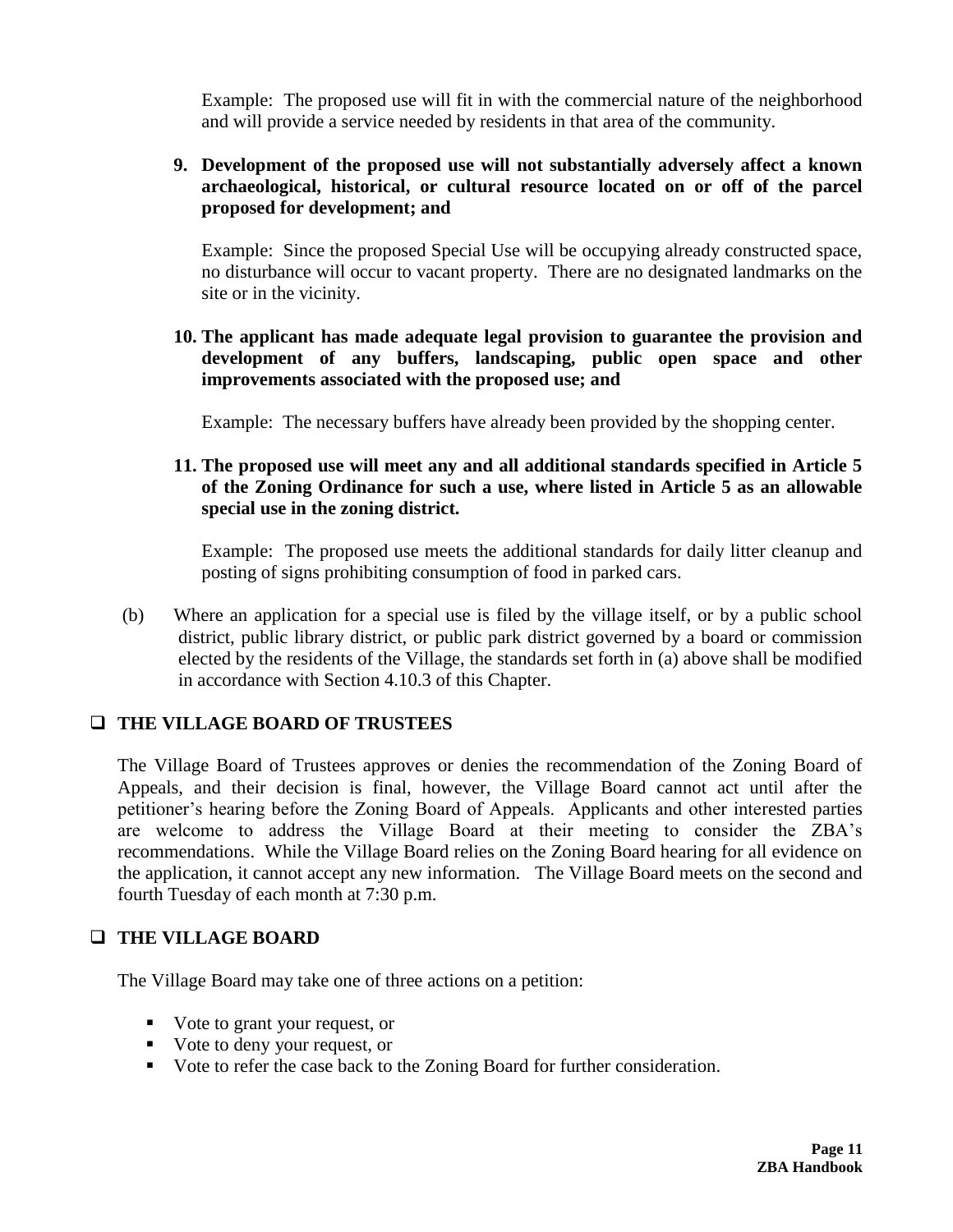If the ZBA has recommended that your request be denied, five members of the Village Board are required to approve the request unless the application is filed by a unit of local government in which case four members can approve the request. If the ZBA has recommended approval, a majority of the Trustees (four of seven) may approve or deny the request.

After a vote granting the request, the Village Board formally approves the request by adoption of an Ordinance. The Ordinance is normally prepared after the vote and is adopted at the next meeting of the Village Board. In a case where the ZBA recommends approval and the Trustees concur, the Ordinance may be considered and adopted at the same meeting.

## **TIMING**

If the Village Board denies your request for a variation or special use, you may not resubmit an identical or substantially similar application for 365 days. Variations or special uses that are granted shall be exercised within six months after the date of the Ordinance, or they automatically become invalid. If you do not apply for your building permit within six months of the date of the adoption of the ordinance that granted your request, you must request that the Village Board grant an extension of your variation or special use prior to the expiration of the six month period.

## **OTHER VILLAGE BOARDS AND COMMISSIONS**

- Exterior changes to any designated local landmarks must be reviewed by the Historic Preservation Commission.
- All additions or changes to the exterior façade or site plan of multifamily and commercial buildings are subject to the Appearance Review Commission and may also be subject to Site Plan Review.
- **Proposals that include a subdivision, consolidation or vacation are subject to review by the Plan** Commission.

## **OTHER STAFF REVIEW**

 Proposed projects approved through the Zoning Board of Appeals process may also be subject to grading and drainage review and approval.

Applicants are encouraged to check with the Community Development staff to determine what approvals, in addition to zoning, are necessary for their proposal.

## **TRAFFIC STUDY REQUIREMENTS**

The traffic impact report shall, at a minimum, address the following points:

#### A. Existing Conditions

- 1. AM and PM peak hour through and turning movement counts at key intersections and drives. Key intersections shall include all intersections immediately adjacent to the development, as well as the closest signalized intersections within a half mile radius.
- 2. Street characteristics, including right-of-way and street widths, lane widths, traffic and parking controls, sidewalks, bus stop locations, etc.
- 3. An accident analysis.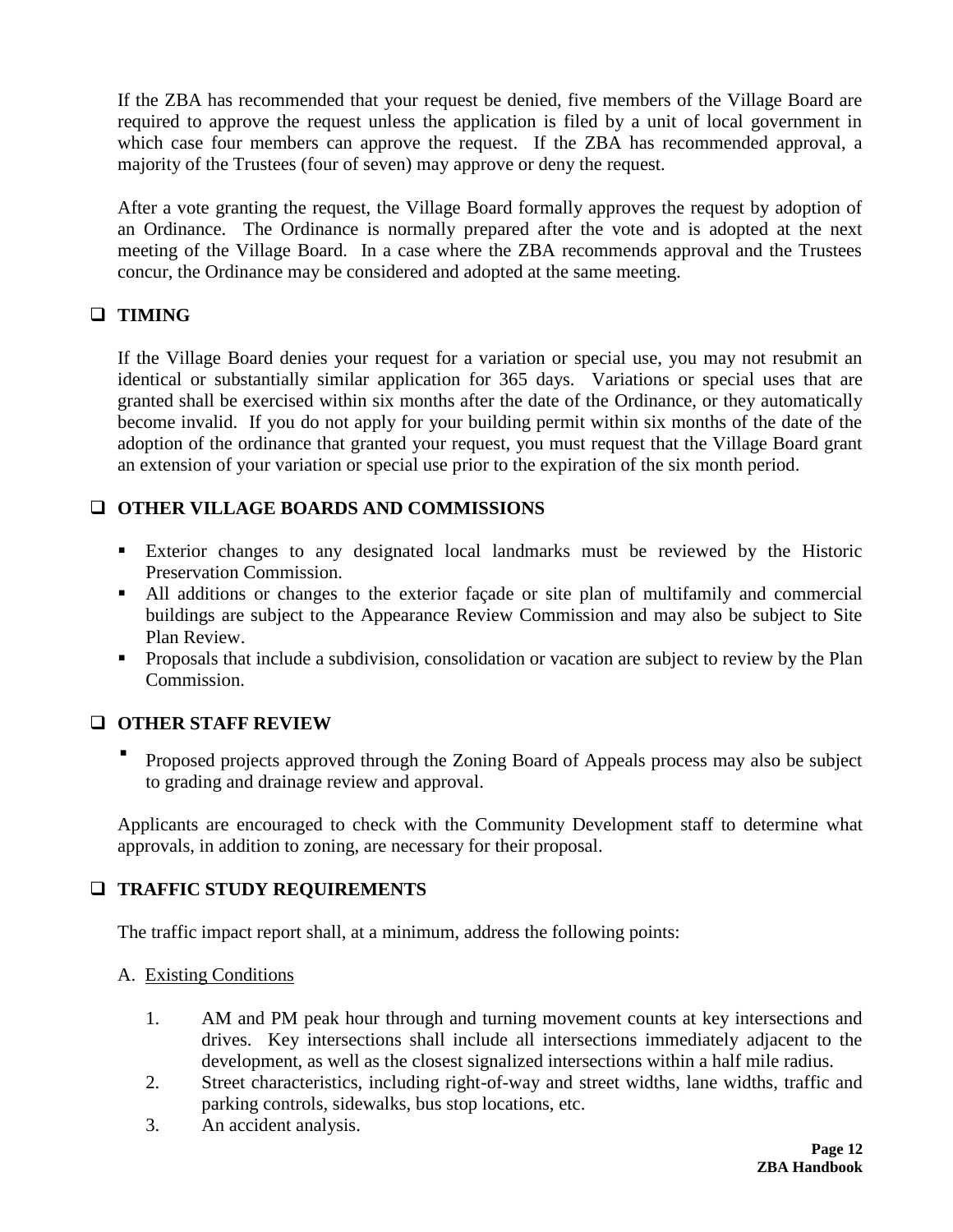- 4. Existing capacity analyses at the key intersections and drives for both AM and PM peak hours.
- 5. Summary of existing traffic operations.
- B. Trip Generation and Assignment
	- 1. Trip Generation
		- Use ITE factors or justify use of alternate factors.
		- Include AM and PM peak hours and daily trips.
		- Consider impact of other surrounding developments.
	- 2. Trip Distribution
		- Provide the percent distribution of site traffic by different land uses (i.e. office, hotel, residential, etc.) for all approaches to the site.
	- 3. Traffic Assignment
		- Assign site traffic for both AM and PM peak hours at major intersections and site drives. Analysis may include non-site traffic, factored for growth and / or site traffic from other surrounding committed and / or potential developments. Assignments should also be for different development phases if the project is to be phased beyond a five-year period.
- C. Analyses and Recommendations
	- 1. Analyses and recommendations to minimize the impact on surrounding streets and intersections. This includes an intersection analysis.
	- 2. Analyses and recommendations related to the location and widths of site access drives.
	- 3. Analyses and recommendations related to the internal circulation.
	- 4. Analyses and recommendations related to parking demand and geometry.
	- 5. Analyses and recommendations related to pedestrian access and bicycle facilities.
	- 6. Review and assessment of delivery dock access, including truck maneuvering, parking and queuing.

Note: Recommendations shall include, but are not limited to, lane improvements, signalization, medians and signage. All new signalization and existing signalization upgrades must include emergency pre-emption and pedestrian systems.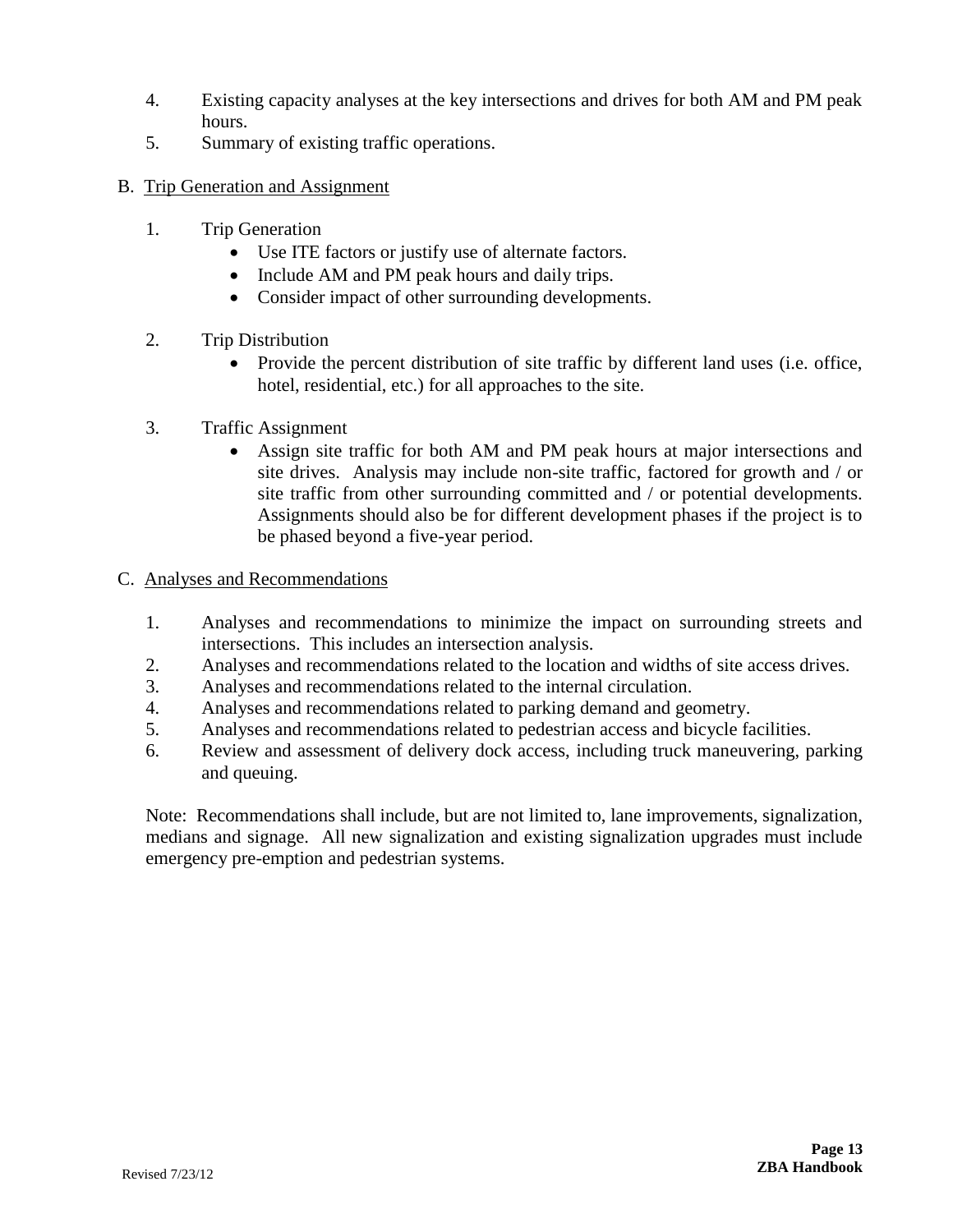## **ZONING BOARD OF APPEALS VILLAGE OF WILMETTE Application For A Public Hearing**

## **1. PETITIONER AND OWNER INFORMATION**

| Petitioner's Signature                                                                                                                                                                                                         |       | Date            |
|--------------------------------------------------------------------------------------------------------------------------------------------------------------------------------------------------------------------------------|-------|-----------------|
| Are you the legal owner of the property?                                                                                                                                                                                       | YES O | NO <sub>0</sub> |
| If not, state the owner's name, address and phone number and submit his/her signature here or<br>in a letter of authorization.                                                                                                 |       |                 |
| Owner's Name:                                                                                                                                                                                                                  |       |                 |
|                                                                                                                                                                                                                                |       |                 |
| Owner's Address: New York Changes and School Changes and School Changes and School Changes and School Changes and School Changes and School Changes and School Changes and School Changes and School Changes and School Change |       |                 |
|                                                                                                                                                                                                                                |       |                 |

General location of petitioned property (cross streets and nearby landmarks):

\_\_\_\_\_\_\_\_\_\_\_\_\_\_\_\_\_\_\_\_\_\_\_\_\_\_\_\_\_\_\_\_\_\_\_\_\_\_\_\_\_\_\_\_\_\_\_\_\_\_\_\_\_\_\_\_\_\_\_\_\_\_\_\_\_\_\_\_\_\_\_\_\_\_\_\_

\_\_\_\_\_\_\_\_\_\_\_\_\_\_\_\_\_\_\_\_\_\_\_\_\_\_\_\_\_\_\_\_\_\_\_\_\_\_\_\_\_\_\_\_\_\_\_\_\_\_\_\_\_\_\_\_\_\_\_\_\_\_\_\_\_\_\_\_\_\_\_\_\_\_\_\_

\_\_\_\_\_\_\_\_\_\_\_\_\_\_\_\_\_\_\_\_\_\_\_\_\_\_\_\_\_\_\_\_\_\_\_\_\_\_\_\_\_\_\_\_\_\_\_\_\_\_\_\_\_\_\_\_\_\_\_\_\_\_\_\_\_\_\_\_\_\_\_\_\_\_\_\_